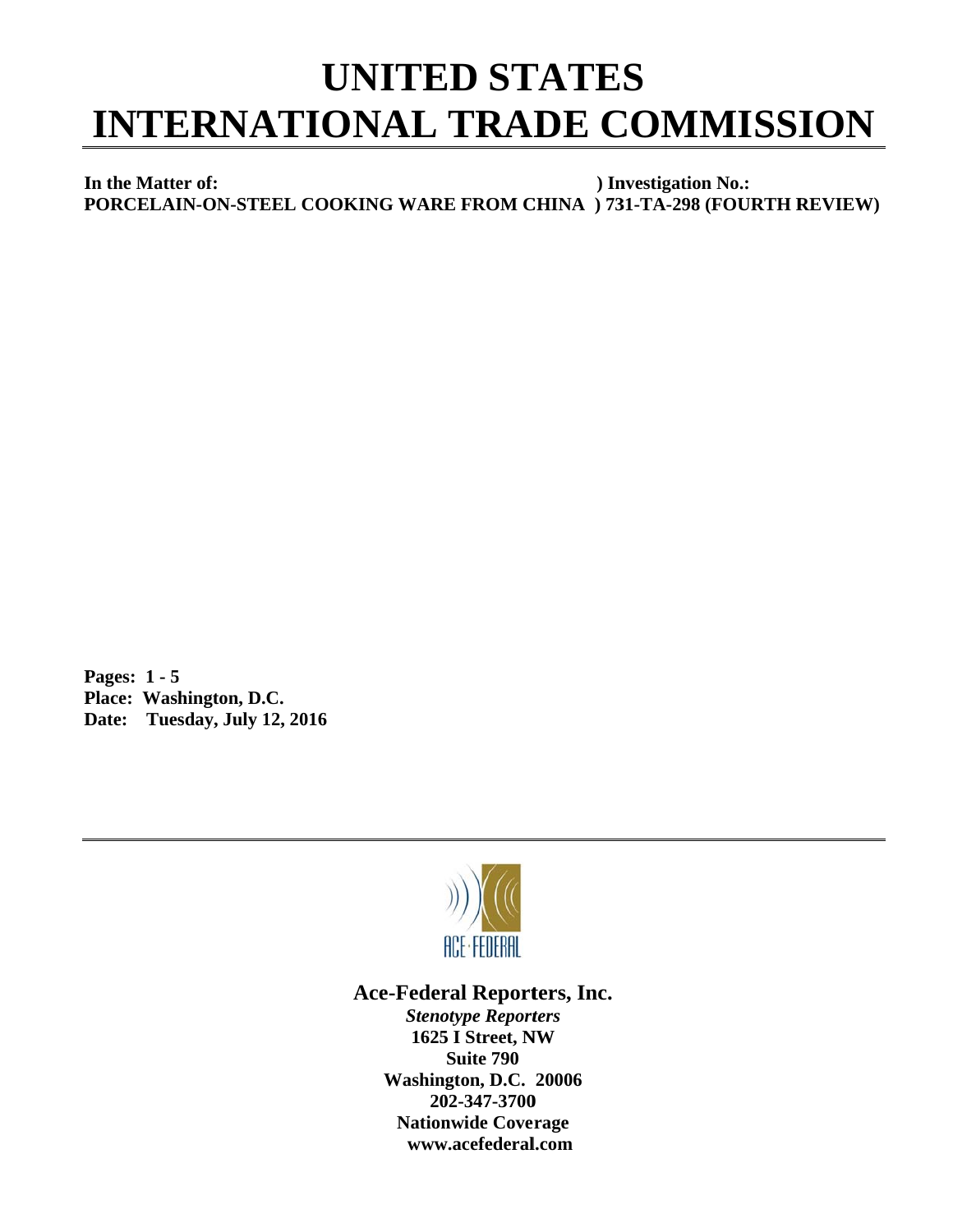| $\mathbf 1$    | THE UNITED STATES                                       |                          |
|----------------|---------------------------------------------------------|--------------------------|
| $\overline{a}$ | INTERNATIONAL TRADE COMMISSION                          |                          |
| 3              |                                                         |                          |
| 4              | IN THE MATTER OF:                                       | ) Investigation No.:     |
| 5              | PORCELAIN-ON-STEEL COOKING WARE                         | ) 731-TA-298             |
| 6              | FROM CHINA                                              | ) (FOURTH REVIEW)        |
| 7              |                                                         |                          |
| 8              |                                                         |                          |
| 9              |                                                         |                          |
| 10             |                                                         |                          |
| 11             |                                                         |                          |
| 12             | Main Hearing Room (Room 101)                            |                          |
| 13             |                                                         | U.S. International Trade |
| 14             | Commission                                              |                          |
| 15             | 500 E Street, SW                                        |                          |
| 16             | Washington, DC                                          |                          |
| 17             |                                                         | Tuesday, July 12, 2016   |
| 18             |                                                         |                          |
| 19             | The meeting commenced pursuant to notice at 9:30        |                          |
| 20             | a.m., before the Commissioners of the United States     |                          |
| 21             | International Trade Commission, the Honorable Irving A. |                          |
| 22             | Williamson, Chairman, presiding.                        |                          |
| 23             |                                                         |                          |
| 24             |                                                         |                          |
| 25             |                                                         |                          |
|                |                                                         |                          |

Ace‐Federal Reporters, Inc. 202‐347‐3700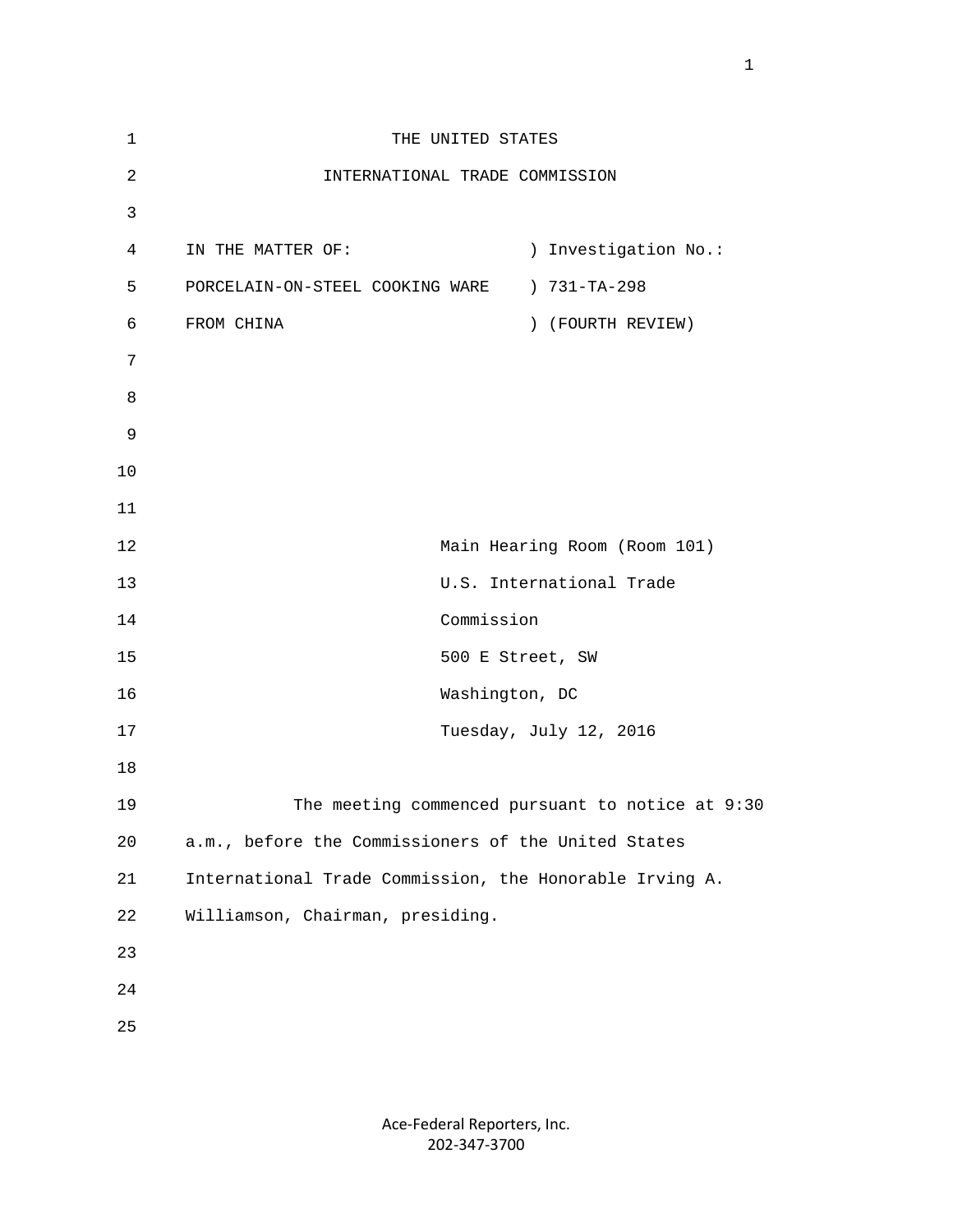1 APPEARANCES:

| 2  | On behalf of the International Trade Commission: |  |
|----|--------------------------------------------------|--|
| 3  | Commissioners:                                   |  |
| 4  | Chairman Irving A. Williamson (presiding)        |  |
| 5  | Commissioner Dean A. Pinkert                     |  |
| 6  | Commissioner David S. Johanson                   |  |
| 7  | Commissioner F. Scott Kieff                      |  |
| 8  | Commissioner Rhonda K. Schmidtlein               |  |
| 9  |                                                  |  |
| 10 |                                                  |  |
| 11 | Staff:                                           |  |
| 12 | Keysha Martinez, Investigator                    |  |
| 13 | Karen Taylor, International Trade Analyst        |  |
| 14 | Craig Thomsen, International Economist           |  |
| 15 | Nataline Viray-Fung, Attorney/Advisor            |  |
| 16 | Fred Ruggles, Supervisory Investigator           |  |
| 17 |                                                  |  |
| 18 |                                                  |  |
| 19 |                                                  |  |
| 20 |                                                  |  |
| 21 |                                                  |  |
| 22 |                                                  |  |
| 23 |                                                  |  |
| 24 |                                                  |  |
| 25 |                                                  |  |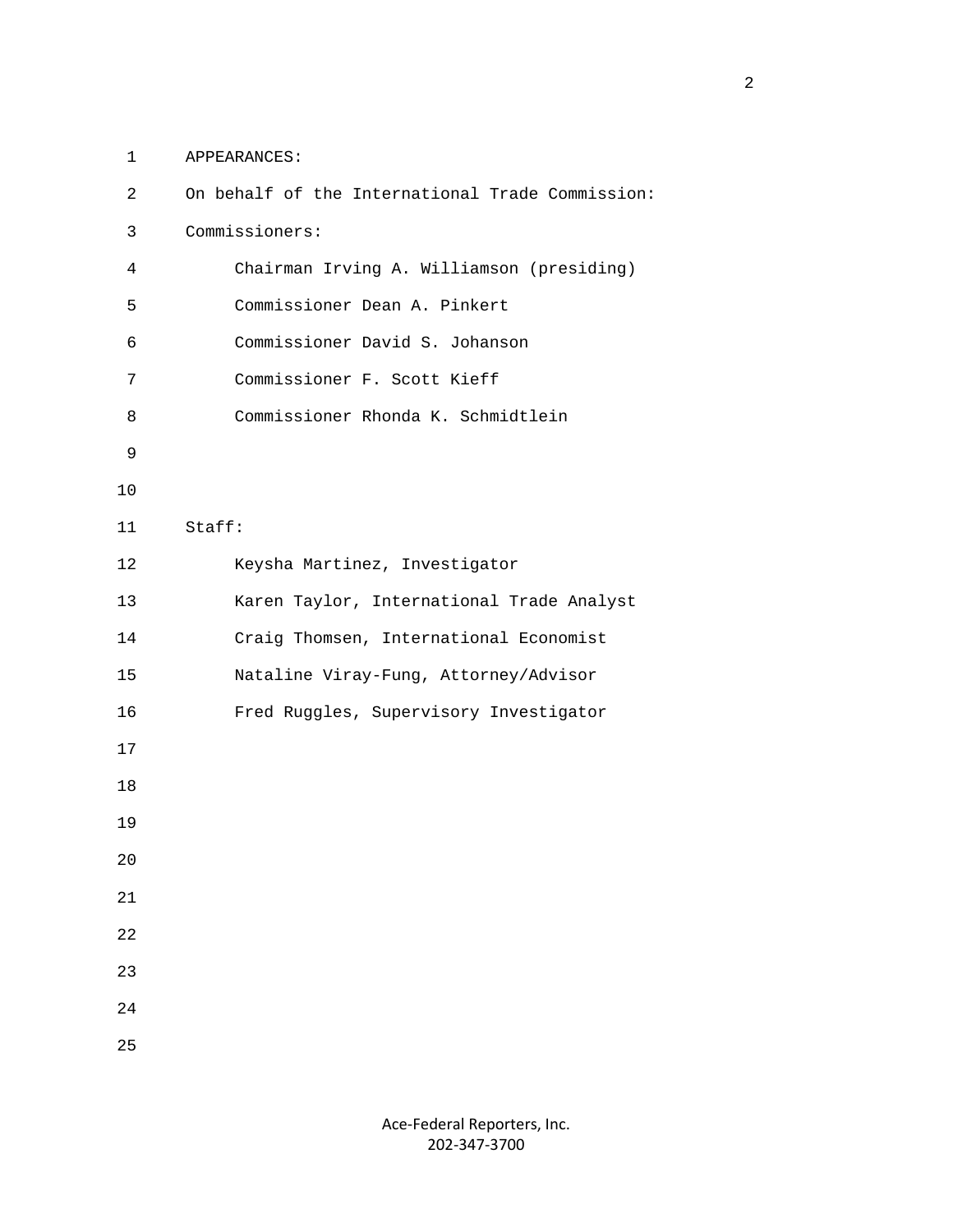1 P R O C E E D I N G S 2 (9:38 a.m.) 3 CHAIRMAN WILLIAMSON: Good morning. This meeting 4 of the U.S. International Trade Commission will now come to 5 order. 6 I understand that there are no agendas for future 7 meetings, minutes, ratification lists, or outstanding action 8 jackets to consider. 9 Next we turn to the vote in Investigation No. 10 731-TA-298, Fourth Review, Porcelain-on-Steel Cooking Ware 11 from China. 12 Welcome to Mr. Ruggles and the staff who 13 participated in this investigation. 14 Are there any questions from the staff? 15 (No response.) 16 CHAIRMAN WILLIAMSON: Are there any additions or 17 corrections to the staff report? 18 MR. RUGGLES: Fred Ruggles, Office of 19 Investigations. There are no additions or corrections. 20 CHAIRMAN WILLIAMSON: Thank you. Is there any 21 objection to approval of the staff report? 22 (No response.) 23 CHAIRMAN WILLIAMSON: Hearing none, it is 24 approved. 25 Mr. Secretary, will you please call the roll?

> Ace‐Federal Reporters, Inc. 202‐347‐3700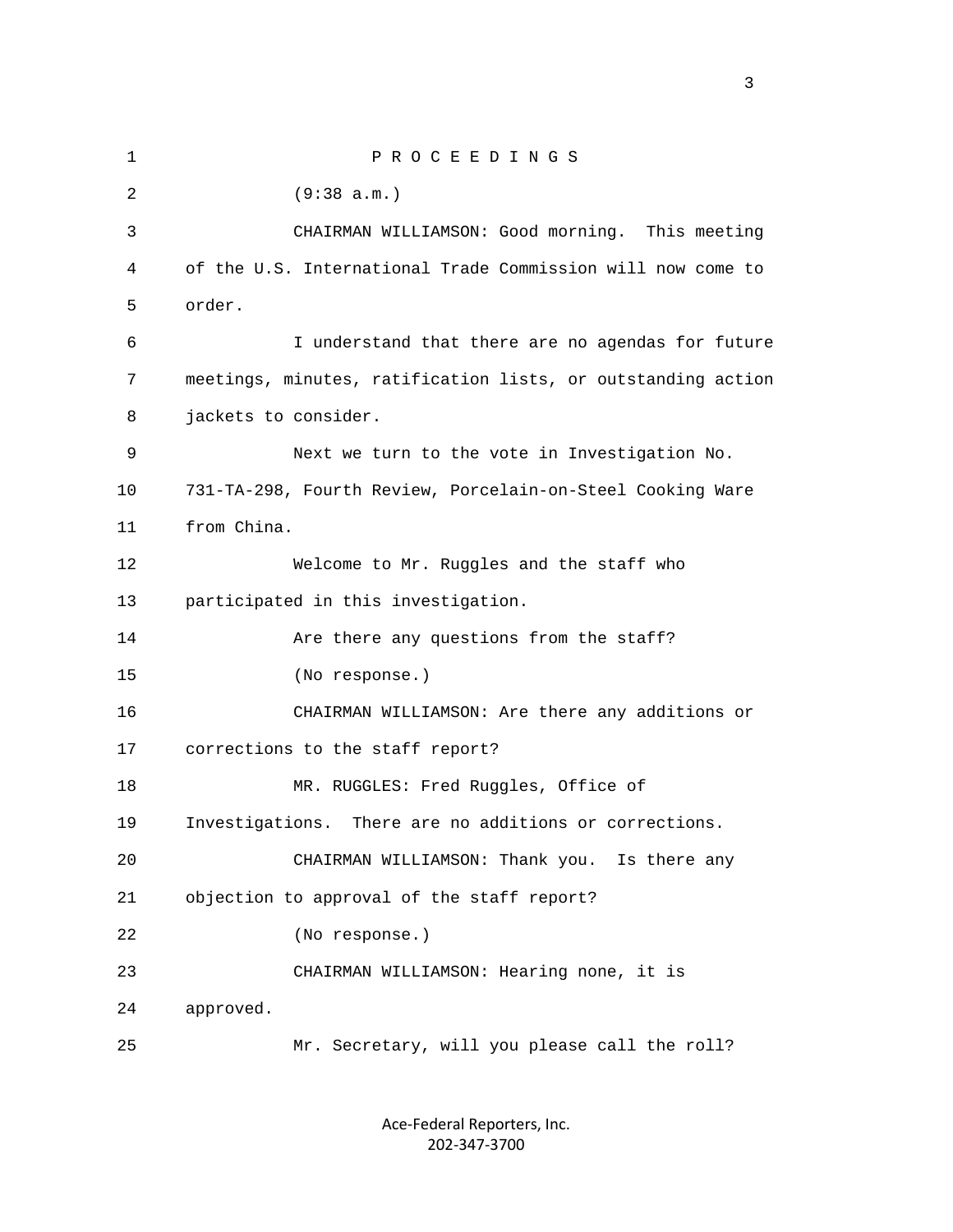1 MR. BISHOP: Commissioner Williamson? 2 CHAIRMAN WILLIAMSON: I vote in the affirmative. 3 MR. BISHOP: Commissioner Schmidtlein? 4 COMMISSIONER SCHMIDTLEIN: I vote in the 5 affirmative. 6 MR. BISHOP: Commissioner Broadbent is not 7 participating. Commissioner Pinkert? 8 COMMISSIONER PINKERT: I vote in the affirmative. 9 MR. BISHOP: Commissioner Kieff? 10 COMMISSIONER KIEFF: I vote in the affirmative. 11 MR. BISHOP: Commissioner Johanson? 12 COMMISSIONER JOHANSON: I vote in the affirmative. 13 MR. BISHOP: Mr. Chairman, the Commission has 14 reached an affirmative determination. 15 CHAIRMAN WILLIAMSON: Thank you, Mr. Secretary. 16 Further information regarding this determination 17 will be in the press release. Views of the Commission 18 currently are scheduled to be completed and filed on July 19 22, 2016. 20 Thank you to all the staff who participated in 21 this investigation. 22 Seeing that there is no other business before the 23 Commission, this meeting is adjourned. 24 (Whereupon, at 9:39 a.m., Tuesday, July 12, 2016, 25 the meeting was adjourned.)

> Ace‐Federal Reporters, Inc. 202‐347‐3700

4